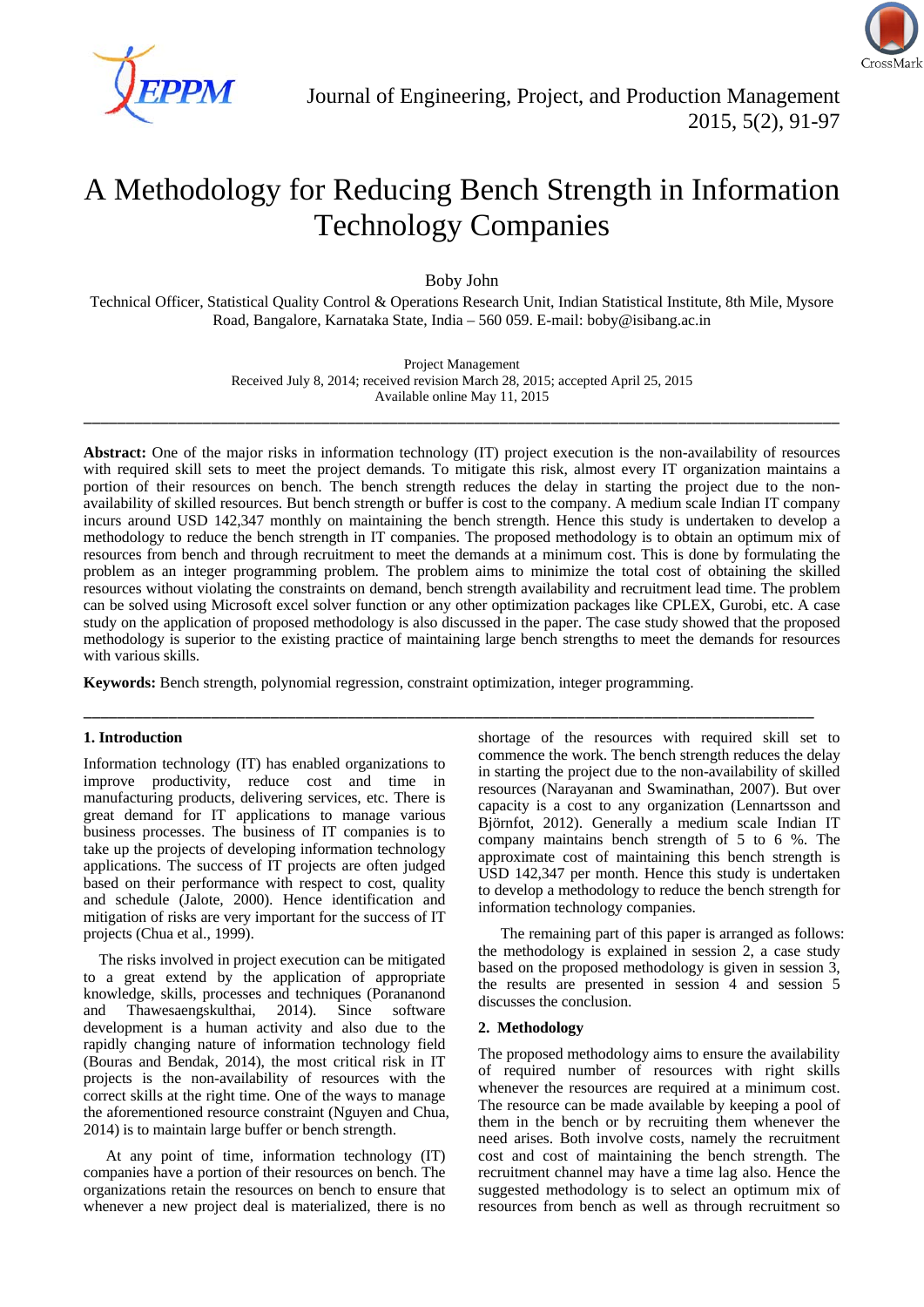that the demand will be met on time at a minimum total cost. The total cost is the sum of recruitment cost and bench strength cost.

A lot of problems related to optimum assignment of employees to jobs have been solved in the past. The major works published in the recent past are the solution to the problem of assigning employees to about 86 gas stations distributed all over Kuwait using mixed integer programming (Al-Yakoob and Sherali, 2007), development of a mixed integer linear programming model for a flow shop with multi-processor workstations (Huq et al., 2004), the problem of scheduling part-time work force using integer programming with the objective of maximizing employee satisfaction subject to meeting the demand requirements of each shift (Mohan, 2008), solution to employee production scheduling with uncertain up times of equipment and production rates using Bayesian forecasting and stochastic programming techniques (Morton and Popova, 2004) and the solution to the constrained scheduling of employee resourcing for a mall type shop using genetic algorithm (Brezulianu et al., 2009) .

In this paper, the author discusses a slightly different problem, the problem of optimization of the buffer or bench strength. In other words, the problem of finding the right balance of the cost of keeping employees on bench and the cost for hiring new ones for IT organizations. The formulation of the problem is given below

Let

- *xi* be the number of resources needed on bench with skill set  $i, i = 1, 2, \ldots, k$ ,  $k$  is the number of different skill set required
- $y_i$  be the number of resources to be recruited with skill set *i*, *i = 1, 2,…,k*
- $d_i$  be the number of resources required (demand) with skill set *i*, *i = 1, 2,…,k*
- $c_i$  be the cost for an employee on bench with skill set *i*, *i = 1, 2,…,k*
- *ri* be the recruitment cost for an employee with skill set *i*, *i = 1, 2,…,k*
- $t_i$  be the lead time to recruit a resource with skill set *i*, *i* = *1, 2,…,k*
- *Ti* be the maximum time available for recruitment of resources with skill set  $i, i = 1, 2, \ldots, k$
- $A_i$  be the number of resources available on bench with skill set *i*, *i = 1, 2,…,k*

The problem is to find out the optimum values of  $x_i \& y_i$ , *i*  $= i = 1, 2, \ldots, k$  which would minimize the total cost and satisfy the constraints on demand, time & availability.

The problem is to

Minimize 
$$
z = \sum_{i=1}^{k} c_i x_i + \sum_{i=1}^{k} r_i y_i
$$
 (1)

Subject to

1. Demand constraints

$$
x_i + y_i \ge d_i ,
$$
  

$$
i = 1, 2, \dots, k
$$
 (2)

2. Lead Time to Recruitment constraints

$$
t_i y_i \le T_i, \ i = 1, 2, \dots, k \tag{3}
$$

3. Bench Strength Availability Constraints

$$
x_i \le A_i, \ i = 1, 2, \dots, k \tag{4}
$$

4. Non Zero Constraints

$$
x_i \ge 0
$$
  

$$
y_i \ge 0, \quad i = 1, 2, ..., k
$$
 (5)

5. Integer Constraints

$$
x_i = \text{int} eger
$$
  
\n
$$
y_i = \text{int} eger
$$
,  $i = 1, 2, \dots, k$  (6)

The aforementioned optimization problem (1) subject to the constraints (2) to (6) is an integer programming problem (Taha, 1987; Hillier & Lieberman, 2008; Atamturk and Savelsbergh, 2005). The integer programming is widely used in industries to solve optimization problems like resource allocation in production planning (Li and Sun, 2006), reliability redundancy optimization (Coelho, 2009), process scheduling (Floudas and Lin, 2005), etc. The integer programming problem (1) can be solved using the Microsoft excel's solver function. The MS Excel solver uses generalized reduced gradient algorithm to solve constrained optimization problems (Fylstra et al., 1999). Lot of studies have been published on the applications of MS Excel solver in solving industrial problems (Souliman, et al., 2010; Dasgupta, 2008; Fang, 2006; Brown, 2006).

The solution of the problem (1) would provide the optimum number of resources with various skills to be recruited as well as selected from bench to meet the demand at a minimum cost. A case study on the application of the methodology is given in the next session.

## **3. Case Study**

This study is carried out in an Indian medium scale information technology company. Currently the total strength of the company is 3950, out of which 216 resources are on bench. The skill wise distribution of bench strength is given in Fig. 1.

The problem is to find out the optimum number of resources with various skills to be maintained in the bench to meet the upcoming month's demand. To formulate the problem, the monthly data on the following attributes is collected and is given in Table 1.

- 1. Skill type
- 2. Bench strength
- 3. Estimated demand of resources for the upcoming month
- 4. Monthly cost of an employee on bench
- 5. Recruitment cost per employee
- 6. Estimated time for recruitment (in days)
- Journal of Engineering, Project, and Production Management, 2015, 5(2), 91-97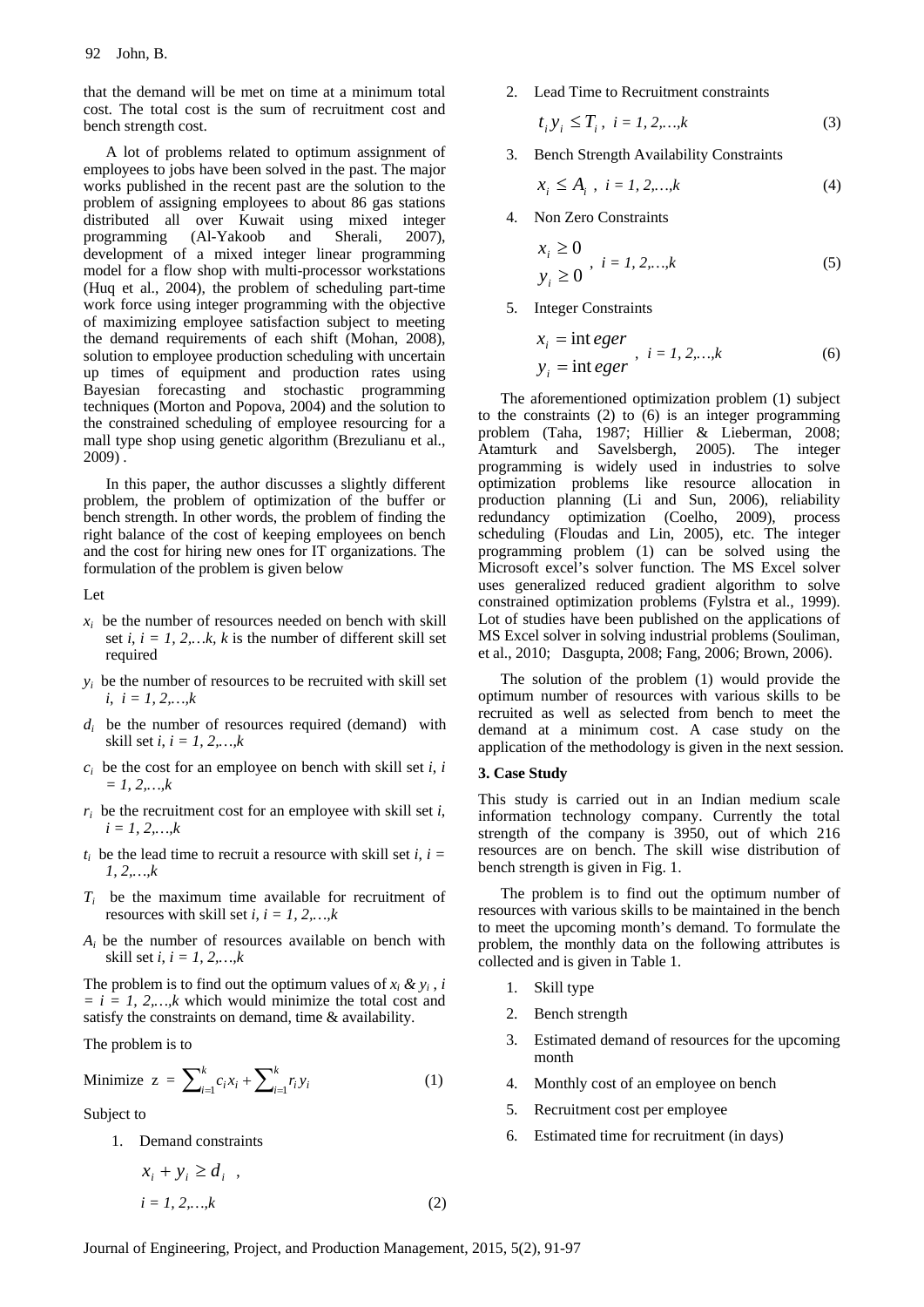| Skill          | Skill Type | Bench<br>Strength | Estimated<br>Demand | Bench Cost(\$) | Recruitment<br>$Cost (\$)$ | Recruitment<br>Lead Time     |
|----------------|------------|-------------------|---------------------|----------------|----------------------------|------------------------------|
| Testing        | Special    | 65                | 30                  | 640            | 30                         |                              |
| <b>EAS SAP</b> | Special    | 43                | 28                  | 800            | 33                         | -                            |
| <b>ADM</b>     | Special    | 32                | 22                  | 933            | 42                         | $\qquad \qquad \blacksquare$ |
| .Net           | General    | 39                | 8                   | 480            | 25                         | 12                           |
| Java           | General    | 37                | 12                  | 480            | 21                         | 18                           |
| Total          |            | 216               | 100                 | 3333           | 151                        |                              |

**Table 1.** Bench strength

The discussions with the company professionals revealed that the resource with general skills will be available in the job market and can be recruited within a specified number of days. But the resources with special skills (namely testing, EAS SAP & ADM) may not be readily available and the time to recruit the resources with special skills varies with the number of resources required. Hence it is decided to study the relationship between the number of resources with special skills and the lead time to recruitment. The scatter plots of number of resources versus the recruitment lead time for different special skills are plotted using R statistical package (Zhao, 2012). The scatter plots are given in Fig. 2, Fig. 3 and Fig. 4. The scatter plot is a visualization of correlation between two variables. The correlation measures the strength of relationship or association between the variables (Crawford, 2006; Zou et al., 2003).



**Fig. 2.** Scatter plot for skill: Testing



**Fig. 1.** Current bench strength

**EAS SAP** 



**Fig. 3.** Scatter plot for skill: EAS SAP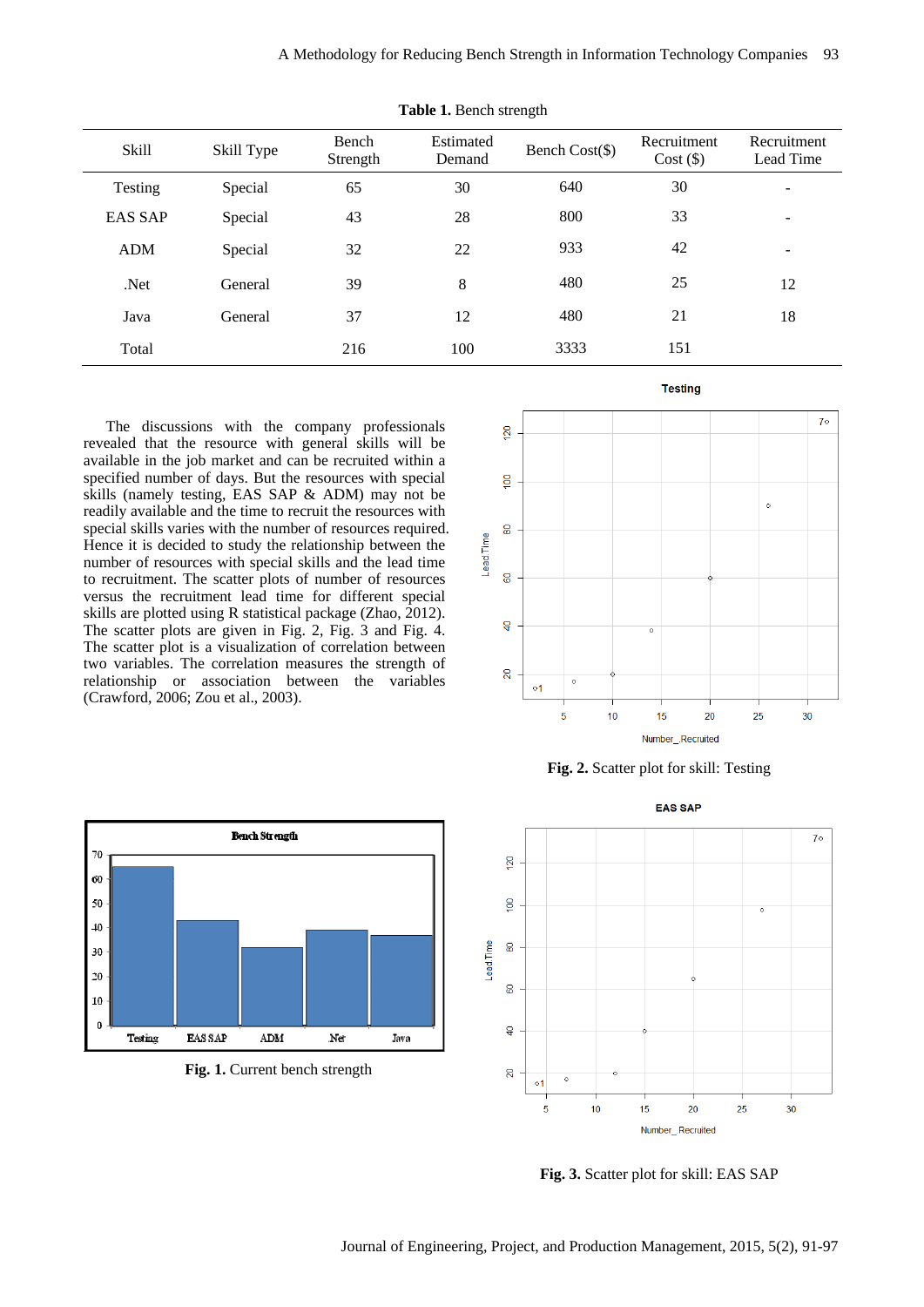The analysis of scatter plots (Czarnigowska and Sobotka, 2014; Boby and Kadadevaramath, 2013) revealed that the relationship between the lead time for recruitment and number of resources required are not linearly related. The Fig. 2, Fig. 3 and Fig. 4 show that when the number of resources required are less (may be up to 15), the lead time to recruitment gradually increases as the number of resources increases. But when the number of resources required is more than 15, the lead time to recruit increases rapidly with the increase in number of resources. When the relationship between the variables is not linear, one of the ways to fit a model is to use polynomial regression technique (Montgomery et al., 2012). In polynomial regression, along with linear terms, square, cube, etc. terms are also fitted to account for the curvature in the relationship between variables (Crawley, 2012). Hence the models for estimating the recruitment lead time for resources with special skills, namely testing, EAS SAP and ADM are developed using polynomial regression. The major steps in model development are the following. The explanatory variable, the number of resources required is standardized using (7)

$$
z = \frac{(value - mean)}{s \tan \operatorname{d}\operatorname{ar}\operatorname{d}\operatorname{e}\operatorname{viation}}\tag{7}
$$

 where mean is the arithmetic average and standard deviation is the standard deviation of the explanatory variable. Then regression models for lead time are developed in terms of linear, quadratic and cubic terms of standardized explanatory variable. The model coefficients and corresponding p values are given in Table 2. The Table 2 showed that the cubic term is insignificant for all the three models as the corresponding p value  $> 0.05$ (Draper & Smith, 2003). Hence only linear and quadratic (square) terms are retained in the models. The  $\mathbb{R}^2$ , adjusted  $R<sup>2</sup>$  and standard error S for models with linear and quadratic terms are given in Table 3. The Table 3 shows that the quadratic model is better than the linear model as  $R^2$  and adjusted  $R^2$  are high and standard error S is small. This is true for the models for all the three skill sets.



**Fig. 4.** Scatter plot for skill: ADM

The *F statistic* and corresponding *p values* of analysis of variance for the quadratic models is given in Table 4. The Table 4 shows that the  $p$  value  $< 0.05$  for all the three models and hence the regression models are reasonably good (Montgomery and Runger, 2007). Moreover the residuals are approximately normally distributed and there is no trend or pattern in residuals versus fitted values or residuals versus order of the data (Czarnigowska and Sobotka, 2014). Hence it is decided to use the quadratic models to estimate the recruitment lead time for resources with special skill sets. The model coefficients in terms of original explanatory variable, namely number of resources required, is given in Table 5.

**Table 2.** Coefficients and p values of models

| Skill      | Model     | Coefficient  | p value  |
|------------|-----------|--------------|----------|
|            | Intercept | 41.5794219   | 0.000109 |
| Testing    | Linear    | 42.2092714   | 0.00066  |
|            | Ouadratic | 12.776613    | 0.003229 |
|            | Cubic     | $-2.6449157$ | 0.238605 |
|            | Intercept | 45.6779915   | 0.000448 |
| EAS        | Linear    | 50.6590066   | 0.002508 |
| SAP        | Quadratic | 13.1334601   | 0.017138 |
|            | Cubic     | $-6.4551024$ | 0.153148 |
|            | Intercept | 41.0370773   | 0.000328 |
| <b>ADM</b> | Linear    | 48.9162845   | 0.001238 |
|            | Ouadratic | 15.3110781   | 0.004849 |
|            | Cubic     | $-6.6908573$ | 0.084484 |

**Table 3.**  $R^2$ , *Adjusted*  $R^2$  and Standard error *S* of models

| <b>Skill</b> | Model     | $R^2$ | Adjusted $R^2$ | S      |
|--------------|-----------|-------|----------------|--------|
| Testing      | Linear    | 0.948 | 0.938          | 10.564 |
|              | Ouadratic | 0.997 | 0.995          | 2.949  |
| EAS          | Linear    | 0.954 | 0.945          | 10.647 |
| <b>SAP</b>   | Ouadratic | 0.989 | 0.983          | 5.958  |
| <b>ADM</b>   | Linear    | 0.926 | 0.911          | 12.701 |
|              | Ouadratic | 0.988 | 0.983          | 5.642  |

**Table 4.** F statistics and p values of ANOVA

| Skill          | F        | p value |
|----------------|----------|---------|
| Testing        | 614.8110 | 0.0000  |
| <b>EAS SAP</b> | 172.2530 | 0.0001  |
| ADM            | 169.7578 | 0.0001  |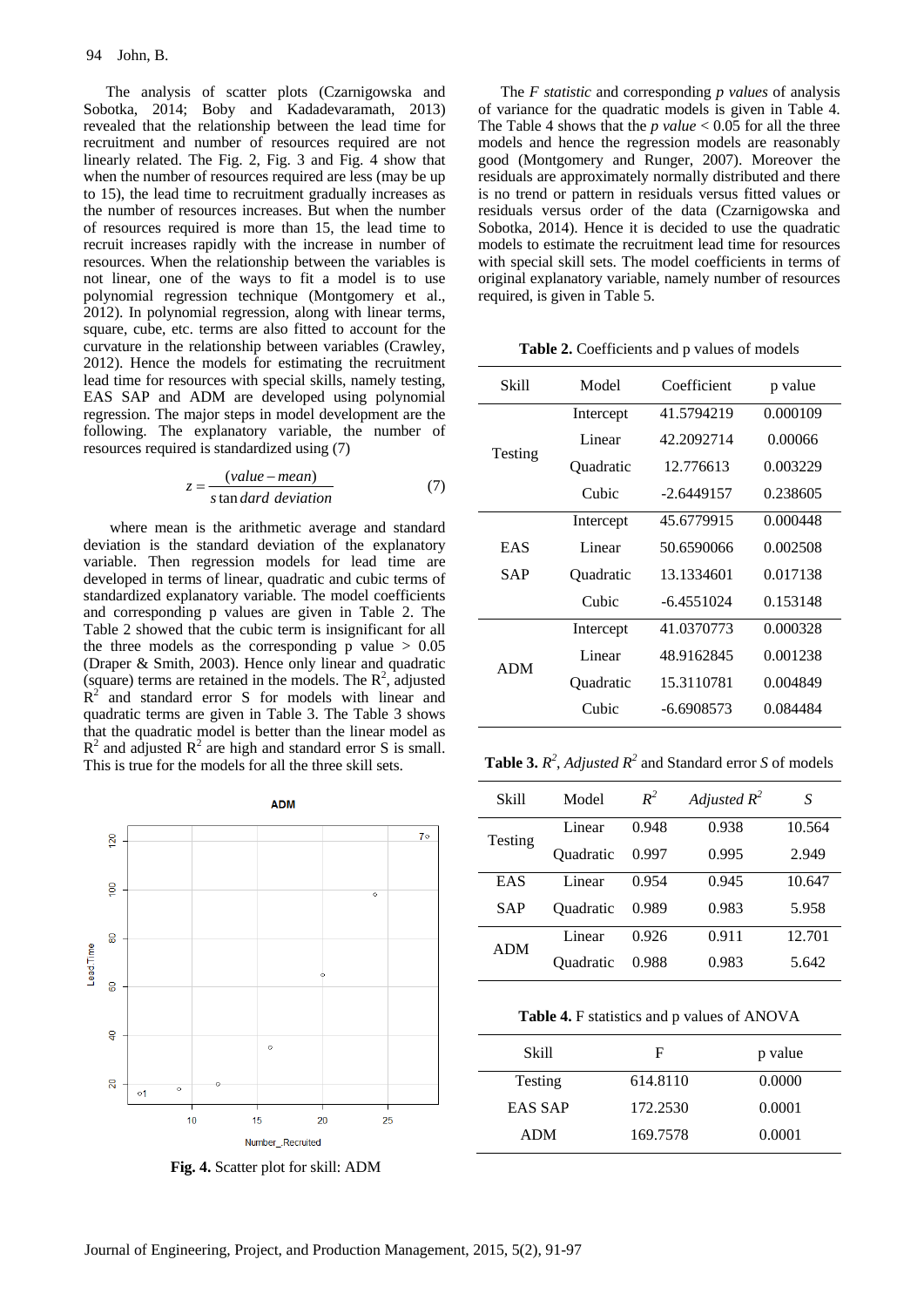|           | <b>FAUL D. BRUGG COUTIGIUS</b> |         |            |  |
|-----------|--------------------------------|---------|------------|--|
|           | Testing                        | EAS SAP | ADM        |  |
| Intercept | 11.2266                        | 7.2686  | 19.10677   |  |
| linear    | 0.3558                         | 0.7038  | $-2.15963$ |  |
| Square    | 0.1011                         | 0.0954  | 0.21458    |  |

**Table 5.** Model coefficients

Substituting the values of demand, cost and bench strength from Table 1 and coefficients of recruitment lead time models from Table 5 in (1) to (6), the optimization problem became Minimize z =  $+30y_1 + 33y_2 + 42y_3 + 25y_4 + 21y_5$  $640x_1 + 800x_2 + 933x_3 + 4800x_4 + 2480x_5$ (8)

Subject to

$$
x_1 + y_1 \ge 30\tag{9}
$$

$$
x_2 + y_2 \ge 28 \tag{10}
$$

$$
x_3 + y_3 \ge 22\tag{11}
$$

 $x_4 + y_4 \ge 8$  (12)

$$
x_5 + y_5 \ge 12\tag{13}
$$

$$
11.2166 + 0.3558 \times y_1 + 0.1011 \times y_1^2 \le 30 \tag{14}
$$

$$
7.2686 + 0.7038 \times y_2 + 0.0954 \times y_2^2 \le 30
$$
 (15)  
19.1068 - 2.1596 × y<sub>2</sub> + 0.2146 × y<sub>2</sub><sup>2</sup>  $\le$  30 (16)

$$
5.1232 \pm 1.123 \pm 7.5
$$

$$
12y_4 \le 30\tag{17}
$$

$$
18y_5 \le 30\tag{18}
$$

$$
x_1 \le 65 \tag{19}
$$

$$
x_2 \le 43\tag{20}
$$

$$
x_3 \le 32\tag{21}
$$

$$
x_4 \le 39\tag{22}
$$

$$
x_5 \le 37\tag{23}
$$

$$
x_i \ge 0, i = 1, 2, ..., 5
$$
 (24)

$$
y_i \ge 0, i = 1, 2, ..., 5
$$
 (25)

$$
x_i = \text{int} eger \tag{26}
$$

$$
y_i = \text{int} eger \tag{27}
$$

The available time for recruitment  $T_i$ ,  $i = 1, 2, \ldots, 5$  are taken as less than or equal to 30 days since the demand is for the upcoming month. The aforementioned problem is solved using MS Excel solver. The result obtained is discussed in the next session.

# **4. Results**

The current practice followed by many Information Technology companies is to keep a portion of the resources on bench to tackle the issue of non-availability of skilled resources whenever required. In this paper, the author proposes a methodology of fulfilling the monthly resource demands by choosing an optimum mix of bench and new recruitments. The methodology is demonstrated through a case study. The optimum solution for the problem obtained using MS Excel solver is given in Table 6. The Table 6 shows that the optimum bench strength required is only 61. The total cost (bench strength cost  $+$ recruitment cost) to meet the demand is only USD 42,863, which is much lower than the cost of maintaining the existing bench strength of 216 resources. Moreover the optimum bench strength together with number of resources to be recruited would exactly meet the monthly skill wise demands. Hence it is concluded that the proposed methodology of fulfilling the monthly resource demands by choosing an optimum mix of bench and new recruitments is better than the current practice of meeting the demand by maintaining large bench strength.

## **Table 6.** Optimum solution

|              | <b>Optimum Solution</b> |                |       |        |
|--------------|-------------------------|----------------|-------|--------|
| <b>Skill</b> | Bench                   | <b>New</b>     |       | Demand |
|              | Strength                | Recruitment    | Total |        |
| Testing      | 19                      | 11             | 30    | 30     |
| EAS          | 16                      | 12             | 28    | 28     |
| <b>SAP</b>   |                         |                |       |        |
| <b>ADM</b>   | 9                       | 13             | 22    | 22     |
| Net.         | 6                       | $\mathfrak{D}$ | 8     | 8      |
| Java         | 11                      | 1              | 12    | 12     |
| Total        | 61                      | 39             | 100   | 139    |

## **5. Conclusions**

The most important risk in IT projects is the nonavailability of resources with the correct skills at the right time. The IT companies mitigate this risk by maintaining a portion of the resources with various skills on bench. This adds cost to the company. In this paper the author suggests a methodology for reducing the bench strength without increasing the risk of not having the required number of skilled resources to meet the demand. The suggested methodology is to obtain an optimum mix of resources from bench and through recruitment. This will drastically reduce the cost of maintaining large bench strength.

The problem is formulated as an integer programming problem. The objective of the problem is to minimize the total cost, which includes the cost of maintaining the bench strength and recruitment cost. The solution also has to meet the constraints on the demand, availability of resources on bench and the recruitment lead time.

The suggested methodology is demonstrated using a case study from a medium scale Indian IT company. The monthly demand of the company for resources with various skill sets namely Testing, EAS SAP, ADM,.Net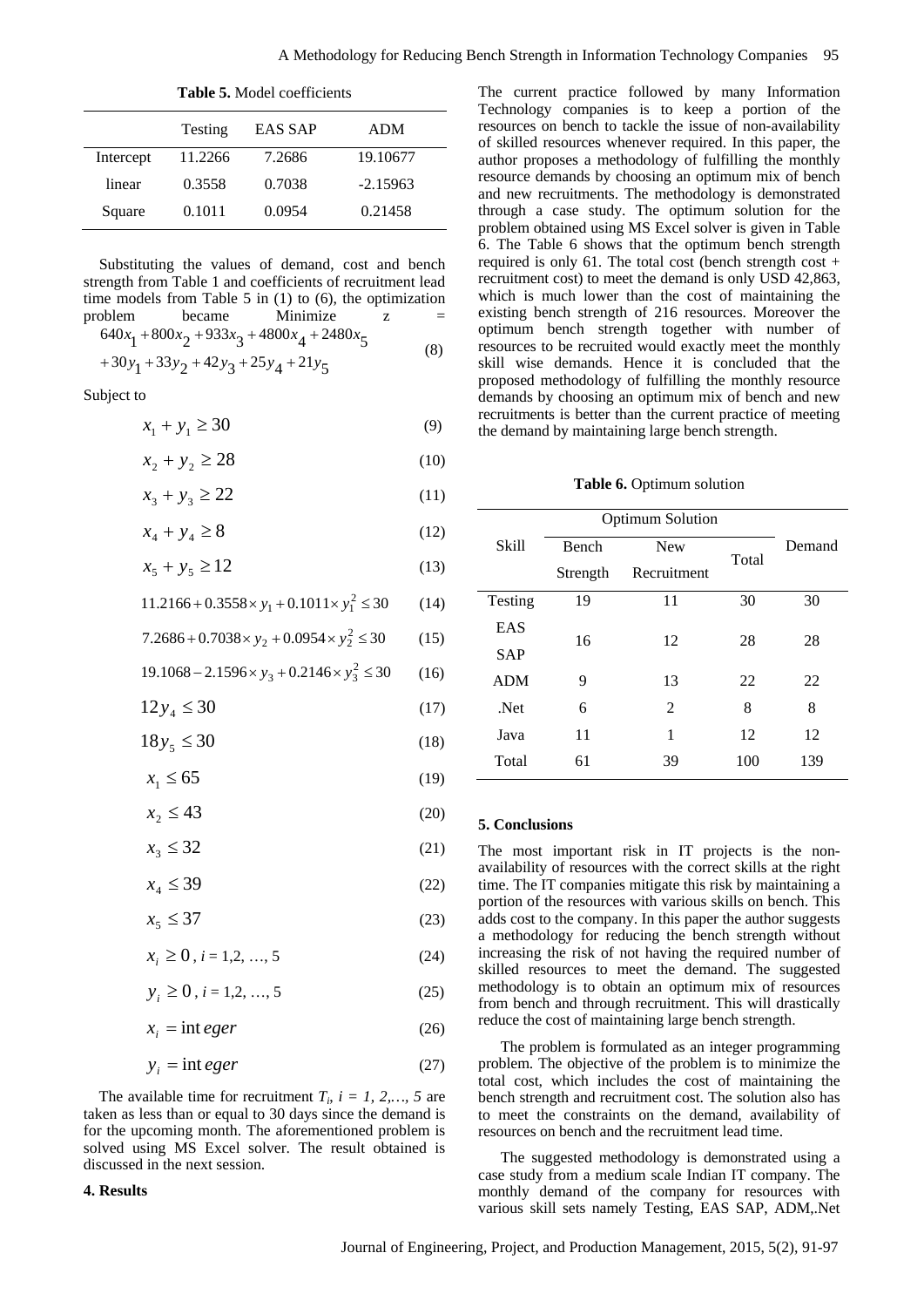and Java has been formulated as an integer programming problem and solved using MS Excel solver. The optimum solution showed that only 61 resources are required in the bench to meet the demand of 100 resources and the remaining resources can be recruited within the specified time. The company has been maintaining 216 resources on bench, hence a reduction of bench strength by 155 resources. The cost of maintaining 61 resources on bench and recruiting the remaining resources is only USD 42,863 while the cost of maintaining 216 resources on bench is USD 142,347. Hence it is concluded that the proposed methodology is superior to the current practice of maintaining large bench strength of resources.

The problem can be formulated for any number of skill sets to meet the demands for any specified time period (monthly, quarterly, half yearly, etc.). Moreover the problem can be easily solved using widely available MS Excel solver utility, which is part of the Microsoft office.

# **References**

- Al-Yakoob, S. M. and Sherali, H. D. (2007). Mixedinteger programming models for an employee scheduling problem with multiple shifts and work locations. *Annals of Operations Research*, 155(1), 119-142.
- Atamtürk, A. and Savelsbergh, M. W. (2005). Integerprogramming software systems. *Annals of Operations Research*, 140(1), 67-124.
- Boby, J. and Kadadevaramath, R.S. (2013). Optimization of the yield of the code review process. *Proceedings of the International Conferences on Quality, Reliability and Operations Research*, Mumbai, India, 161-167.
- Bouras, A. and Bendak, S. (2014). Managing IT projects in public companies: A case study. *Journal of Engineering, Project, and Production Management*, 4(2), 74-80.
- Brezulianu, A., Fira, M., and Fira, L. (2009). A genetic algorithm approach for a constrained employee scheduling problem as applied to employees at mall type shops. *Proceedings of the 2009 International Conference on Hybrid Information Technology*, 497- 501. ACM.
- Brown, A. M. (2006). A non-linear regression analysis program for describing electrophysiological data with multiple functions using Microsoft Excel. *Computer methods and programs in biomedicine*, 82(1), 51-57.
- Chua, D.K.H., Kog, Y.C. and Loh, P. K. (1999). Critical success factors for different project objectives. *Journal of construction engineering and management*, 125 (3), 142-150.
- Coelho, L. D. S. (2009). An efficient particle swarm approach for mixed-integer programming in reliability–redundancy optimization applications. *Reliability Engineering & System Safety*, 94(4), 830- 837.
- Crawford, S. L. (2006). Correlation and regression. *Circulation*, 114(19), 2083-2088.

Crawley, M. J. (2012). *The R book*. John Wiley & Sons.

Czarnigowska, A. and Sobotka, A. (2014). Estimating construction duration for public roads during the preplanning phase. *Journal of Engineering, Project & Production Management*, 4(1), 26-35.

- Dasgupta, P. K. (2008). Chromatographic peak resolution using Microsoft Excel Solver: The merit of time shifting input arrays. *Journal of Chromatography A*, 1213(1), 50-55.
- Draper, N. R. and Smith, H. (2003). *Applied Regression Analysis*. John Wiley & Sons.
- Fang, X., Jiang, S. D., Raut, K., and Qiu, J. W. (2006). Applications of Microsoft Excel Solver function in water resource engineering. *Proceedings of the Texas ASCE Spring Conference, Beaumont, Texas,* 19-22.
- Floudas, C. A. and Lin, X. (2005). Mixed integer linear programming in process scheduling: Modeling, algorithms, and applications. *Annals of Operations Research*, 139(1), 131-162.
- Fylstra, D., Lasdon, L.,Watson, J. and Waren, A. (1999). Design and use of the Microsoft excel solver, *Interfaces*, 28(5), 29 – 55.
- Hillier, F. S. and Lieberman, G. J. (2008). *Operations Research – Concepts and Cases*. Tata McGraw-Hill Publishing Company Ltd.
- Huq, F., Cutright, K., and Martin, C. (2004). Employee scheduling and makespan minimization in a flow shop with multi-processor work stations: a case study. *Omega*, 32(2), 121-129.
- Jalote, P. (2000). *CMM in practice: Process for executing software projects at Infosys.* Addison-Wesley Longman Inc.
- Lennartsson, M. and Björnfot, A. (2012). Production resource management in the industrialised housebuilding supply chain, *Journal of Engineering, Project, and Production Management*, 2(2), 787-87.
- Li, D. and Sun, X. (2006). *Nonlinear integer programming*. Springer.
- Mohan, S. (2008). Scheduling part-time personnel with availability restrictions and preferences to maximize employee satisfaction. *Mathematical and Computer Modelling*, 48(11), 1806-1813.
- Montgomery, D. C. and Runger, G. C. (2007). *Applied statistics and probability for engineers*. Wiley – India.
- Montgomery, D. C., Peck, E. A. and Vining, G. G. (2012). *Introduction to linear regression analysis*. John Wiley & Sons.
- Morton, D. P. and Popova, E. (2004). A Bayesian stochastic programming approach to an employee scheduling problem. *Iie Transactions*, 36(2), 155-167.
- Narayanan, S. and Swaminathan, J. M. (2007). Information Technology Off shoring to India: Pitfalls, Opportunities and Trends. Retrieved from http:// public.kenan-flagler.unc.edu / Faculty/ swaminaj/ research/ paper/ NS2.pdf.
- Nguyen, Q.T. and Chua, D.K.H. (2014). Criticality of schedule constraints – classification and identification for Project Management, *Journal of Engineering, Project, and Production Management*, 4(1), 17-25.
- Porananond, D. and Thawesaengskulthai, N. (2014). Risk management for new product development projects in food industry. *Journal of Engineering, Project, and Production Management*, 4(2), 99-113.
- Souliman, M. I., Mamlouk, M. S., El-Basyouny, M. M., and Zapata, C. E. (2010). Calibration of the AASHTO MEPDG for flexible pavement for arizona conditions. *Proceedings of the Transportation Research Board 89th Annual Meeting*, Washington DC, No. 10-1817.